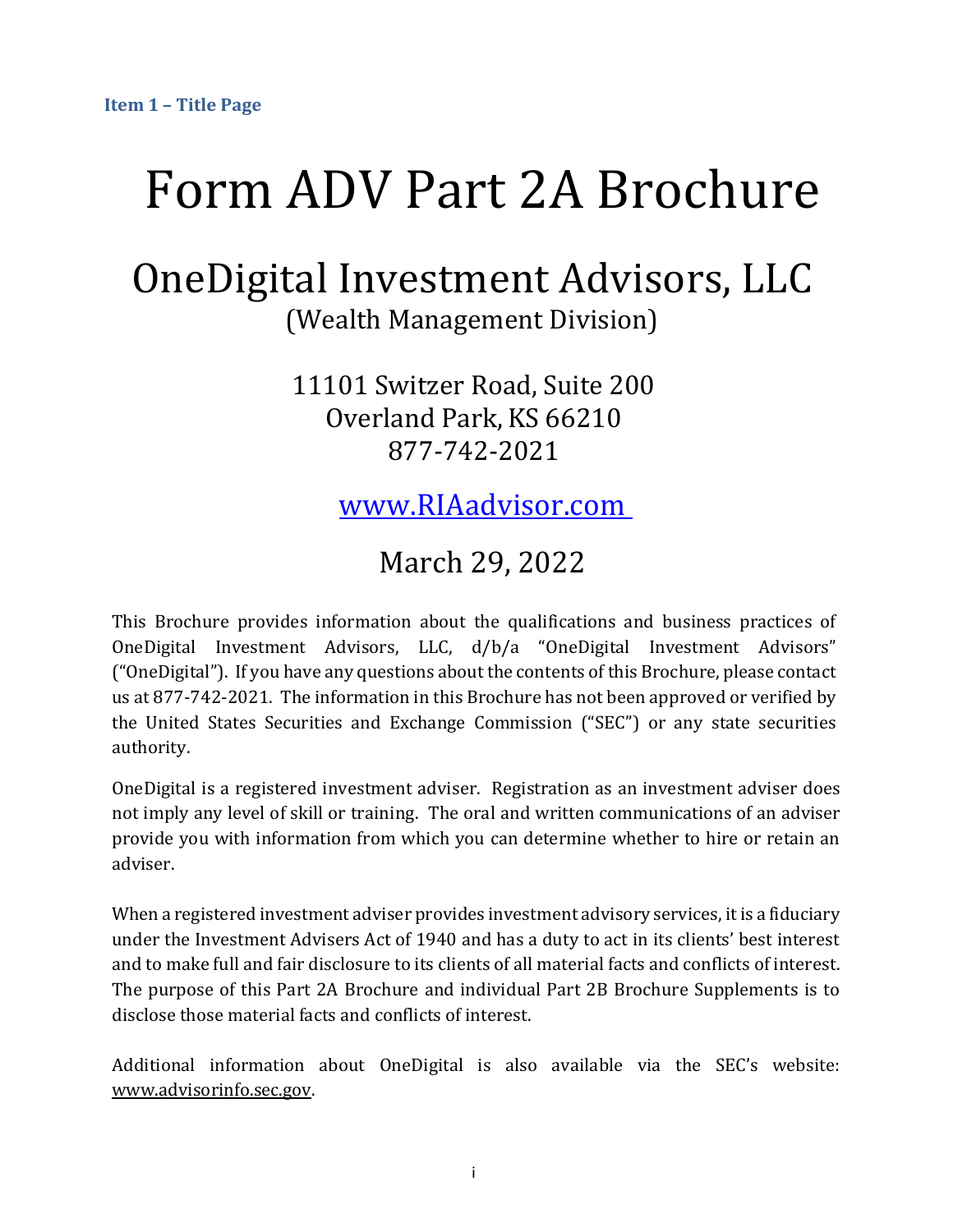#### <span id="page-1-0"></span>**Item 2 – Material Changes**

This Brochure, dated March 29, 2022, represents the annual update to the firm's brochure.

OneDigital's assets under management grew significantly in 2021, primarily as a result of the acquisition of the books of business from a number of previously independent investment adviser representatives. OneDigital will continue to purchase additional books of business in 2022.

On January 1, 2022, OneDigital purchased the assets of HM Capital Management, LLC ("HMCM"). Although HMCM operated its own SEC-registered investment adviser, OneDigital did not assume control of that entity. It did, however, acquire the rights to a private fund, Palm Tree Partners, LP ("Palm Tree"), of which HMCM previously served as general partner ("GP") and investment manager. OneDigital hired Alta Trust, d/b/a "Palm Tree Partners GP, LLC," to serve as Palm Tree's new GP and assumed the position of the fund's investment manager. At this time, OneDigital does not intend to offer its existing clients the ability to participate in Palm Tree.

Later this year, OneDigital will be establishing a new and separate investment adviser, OneDigital Asset Management, LLC ("OD Asset Management"), which will be used for two distinct purposes. Specifically, OD Asset Management will serve as the manager of certain investment models OneDigital will use in connection with its wealth management clients. Managing those models through a separate investment adviser will enable OD Asset Management to more easily calculate and report their performance. Therefore, OneDigital will enter into a sub-advisory agreement with OD Asset Management, which will in turn, enter into similar agreements with third party asset managers that will assist in the creation of these investment models. These new investment models will enable OneDigital to offer clients the ability to access separate tactical, tax efficient, and/or ESG strategies within the same riskbased categories.

In addition, OD Asset Management will assume responsibility for OneDigital's "Personalized Portfolios" program, which offers investment management services to retirement plan participants. The purpose of transferring that program to OD Asset Management is to create a separate expense item for OneDigital's retirement plan sponsor clients to list on their Form 5500 filings.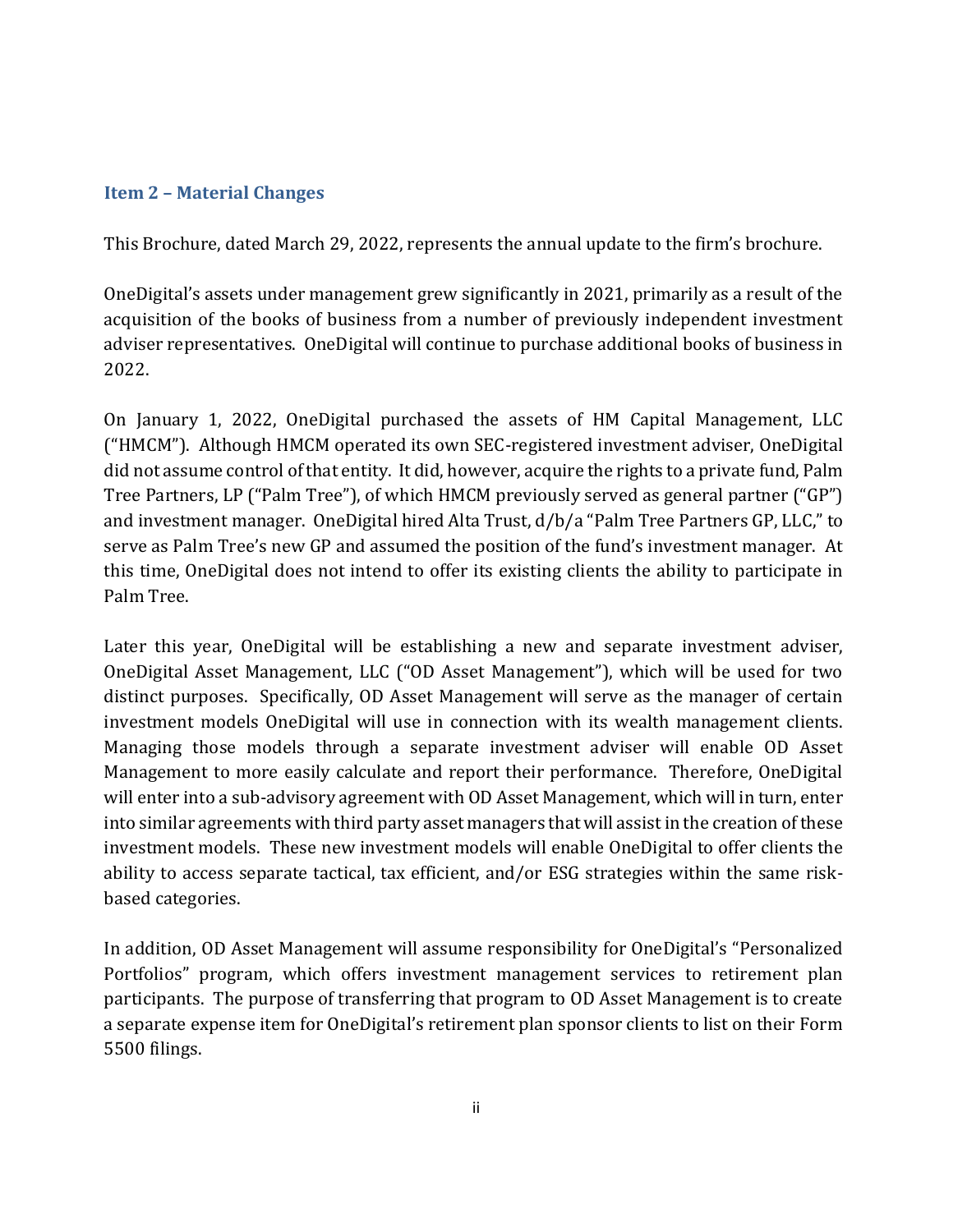Pursuant to SEC Rules, OneDigital will deliver a summary of any materials changes to this and subsequent Brochures to you within 120 days of the close of our fiscal year, as well as providing notices of material changes as necessary. All such information will be provided to you free of charge.

OneDigital's Brochure may be requested by contacting 877-742-2021. Additional information about OneDigital is also available via the SEC's web site [www.advisorinfo.sec.gov.](http://www.adviserinfo.sec.gov/) The SEC's web site also provides information about any persons affiliated with OneDigital who are registered as investment adviser representatives of the firm.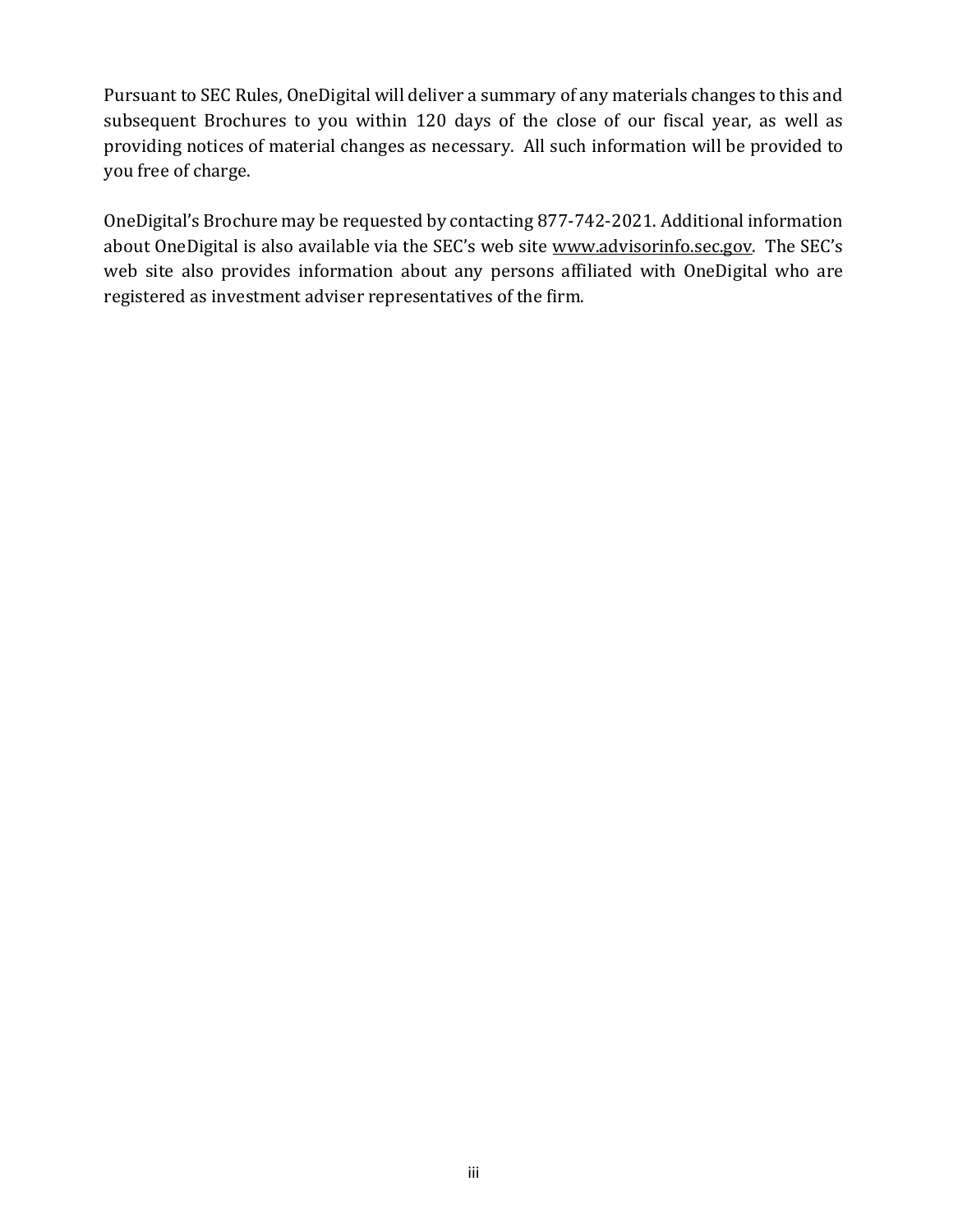#### <span id="page-3-0"></span>**Item 3 - Table of Contents**

### **Contents**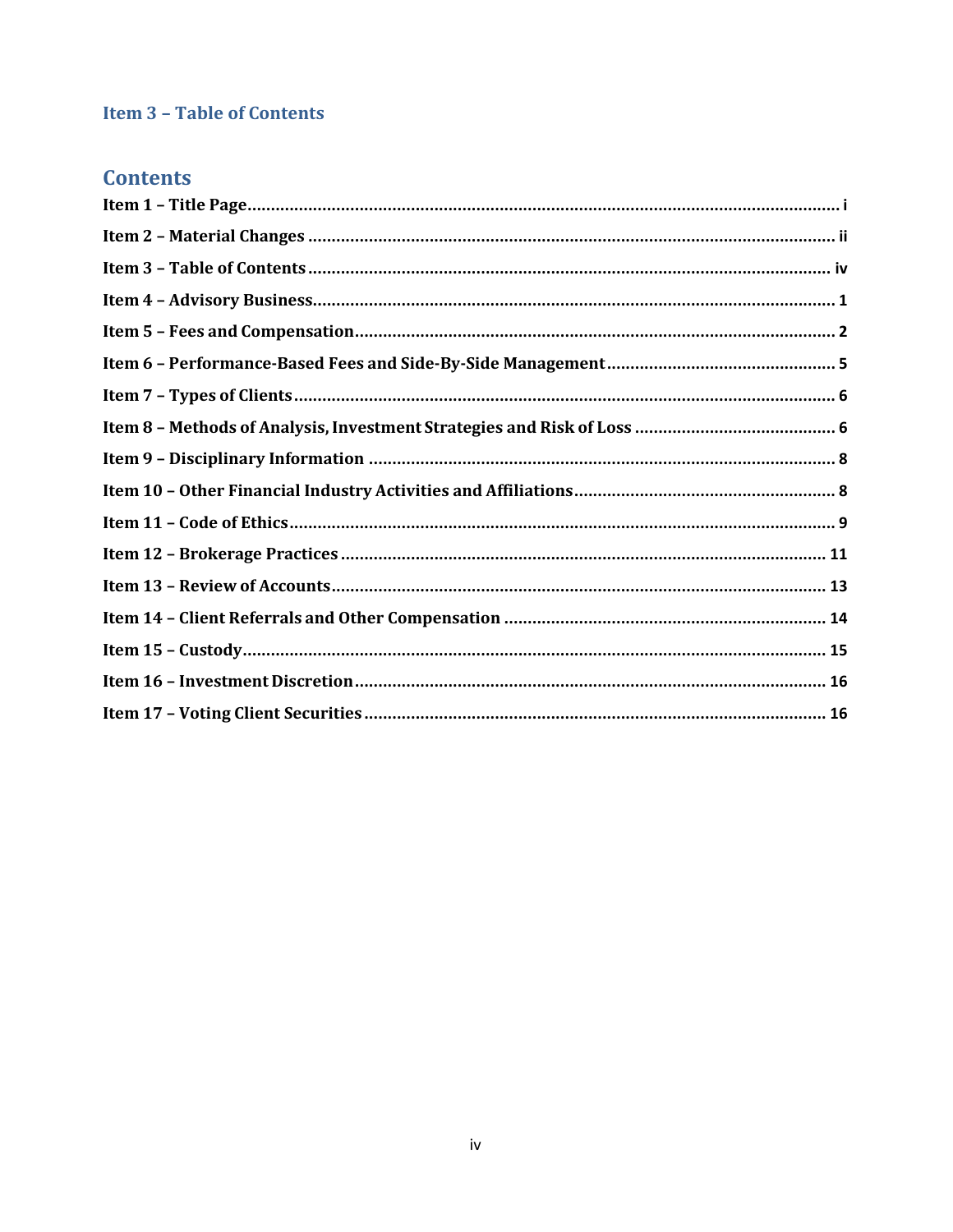#### <span id="page-4-0"></span>**Item 4 – Advisory Business**

OneDigital is registered as an investment adviser with the United States Securities and Exchange Commission (CRD # 106766). OneDigital was organized as a corporation under the laws of the State of Missouri in 1987 and was converted to a limited liability company in 2018. Pursuant to a Unit Purchase Agreement dated January 21, 2020, OneDigital is now a wholly owned subsidiary of Digital Insurance, LLC.

OneDigital provides investment advisory, investment management, and financial planning services to individual and institutional clients. OneDigital also provides investment advisory and management services to retirement plan clients, and those services are outlined in a separate brochure specifically tailored to the Retirement Plan Division.

Although some clients use OneDigital solely for investment advice, most clients rely upon the firm to actively manage their accounts for them. When OneDigital manages clients' accounts on a discretionary basis, it has the authority to make trades within those accounts without clients' prior consent. However, the firm's investment management services are tailored to the individual needs of each client. That process usually begins by conducting an initial meeting with clients to determine their personal goals regarding each account and conducting a risk assessment profile to determine how much investment risk the clients are willing to incur. Based upon those considerations, clients will generally be categorized into an appropriate investment strategy.

Clients can impose specific restrictions on investing in certain securities or types of securities in their investment management agreement and are reminded to notify the firm of any new restrictions on a quarterly basis. In addition, OneDigital's investment adviser representatives typically attempt to hold investment review sessions with clients to discuss any adjustments clients desire to make to the investments in their accounts.

In 2018, OneDigital partnered with Charles Schwab & Co, Inc. ("Schwab") to offer a "robo" advisory platform. The purpose of this platform was to provide clients – especially those with smaller account balances – a cost efficient method of obtaining professional management of their investments. The platform provides for online enrollment but does not include annual face-to-face meetings with one of OneDigital's investment adviser representatives. Instead, OneDigital creates and manages the allocation models offered to participants in the robo advisory platform. In addition, OneDigital asks enrollees in the platform if they want to impose specific restrictions on investing in certain securities or types of securities and are reminded to notify the firm of any new restrictions on a quarterly basis. However, because the robo advisory platform is managed entirely through investment allocation models, those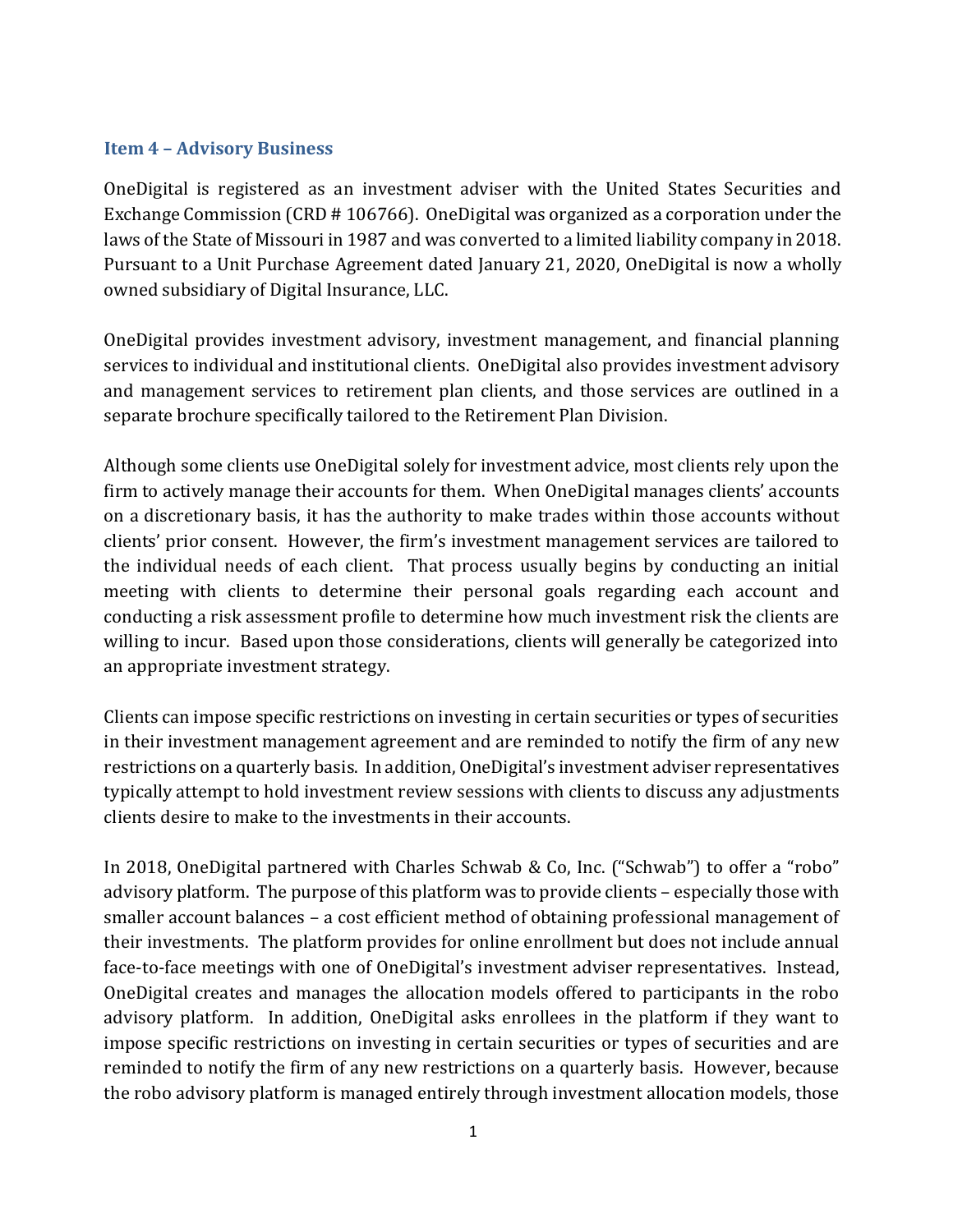participants who request such restrictions are required to transfer their account to OneDigital's traditional investment management platform, which will allow for that type of customization but will usually result in higher advisory fees.

Some of OneDigital's investment adviser representatives utilize turnkey asset management programs ("TAMPs") to allocate either all or certain segments of their clients' investments. In most cases in which a TAMP is used, OneDigital has discretion to determine which TAMP and/or which strategy will be used to manage the client's investment, including discretion to change those selections at any time. As a result, these client accounts are included in OneDigital's calculation of its regulatory assets under management ("RAUM").

As of December 31, 2021, OneDigital managed approximately \$101,681,539,206 in assets, of which approximately \$25,789,978,013 was managed on a discretionary basis and approximately \$75,891,561,193 was managed on a non-discretionary basis.

#### <span id="page-5-0"></span>**Item 5 – Fees and Compensation**

OneDigital typically bases its annual advisory fee on a percentage of the total value of the assets in all of the accounts managed by OneDigital in a client's household. However, when OneDigital provides clients with specialized financial planning services it usually charges a separate flat dollar amount based upon the services to be provided and their complexity. However, OneDigital's investment adviser representatives can charge a flat dollar amount as a single, combined fee for asset management and specialized financial planning services.

OneDigital does not utilize a uniform fee schedule. Much of OneDigital's growth in recent years has resulted from independent firms from around the country either partnering with OneDigital to receive compliance, investment management, and practice management assistance or being acquired. When those firms move their client accounts to OneDigital, they have already established an agreement with those clients regarding the appropriate price of their investment services, which is the primary reason OneDigital does not dictate a set fee schedule for all clients.

Therefore, the firm's investment adviser representatives have the flexibility to establish a fee schedule for each client based upon the total assets contained in the client's accounts, the types of investments held in the accounts, and the amount of time the representative believes he or she will need to spend in managing the accounts, so long as it does not exceed 2.00% of the assets under management. In addition, clients generally have the ability to negotiate the fee schedule that will be applied to their accounts. However, because OneDigital's robo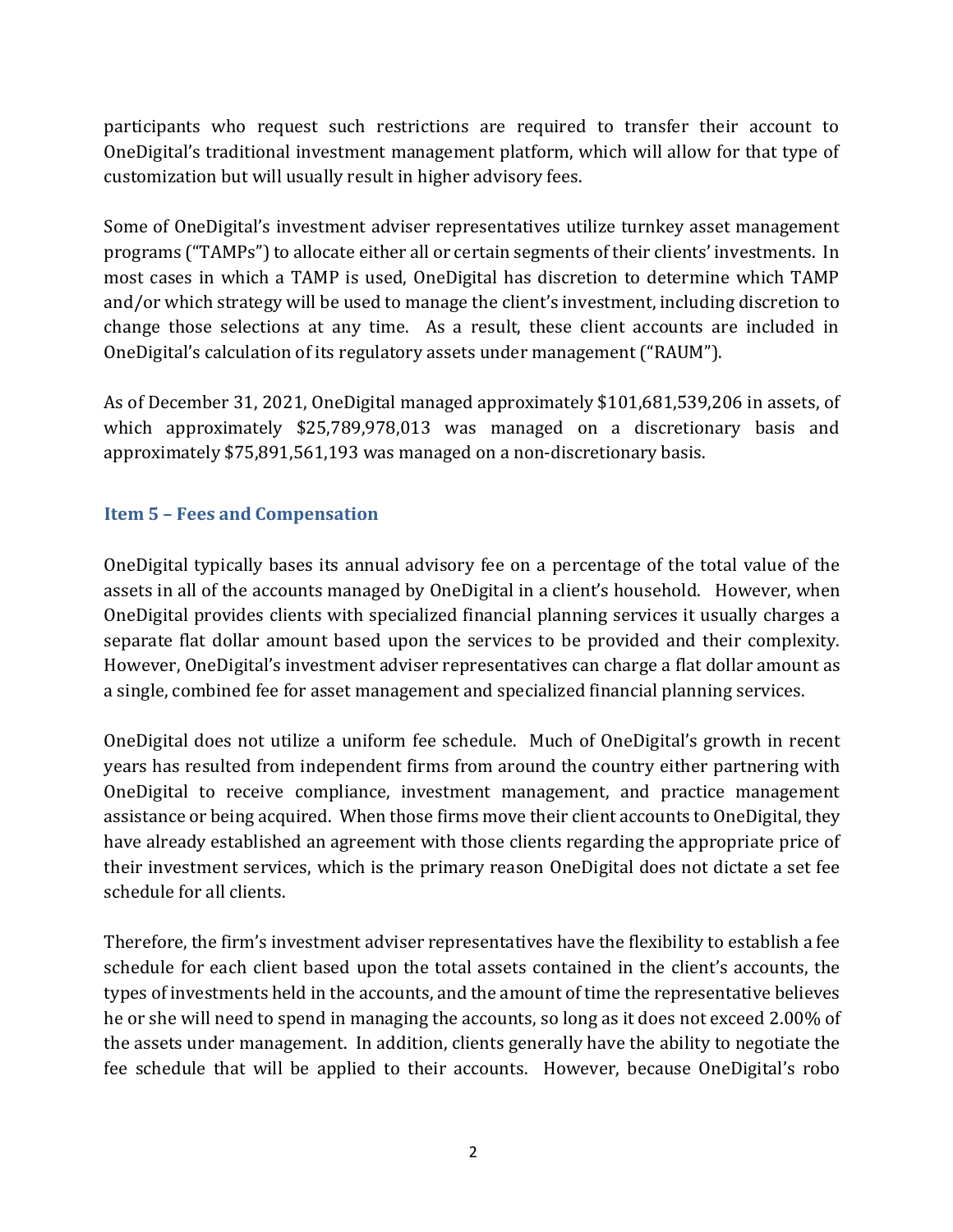advisory accounts are managed pursuant to investment allocation models created and maintained by OneDigital's Investment Team, the robo platform has a standard annual fee of 1.00% of the assets contained in the client's account.

For almost all client accounts, OneDigital calculates the applicable fee for clients' accounts and forwards its calculations to the custodian. Because the advisory fee is based upon the assets in a client's account each pay period (an amount that will likely change from pay period to pay period), clients should understand the stated percentage is not intended to represent an annualized fee applicable to the average total of assets within the accounts during a calendar year. Instead, the stated fee, divided by the number of pay periods in a year, represents the percentage that will be deducted from the client's account each pay period. OneDigital can combine multiple accounts from within a household for purposes of determining the applicable breakpoints if a tiered fee schedule is used. In addition, the fee stated in the client's agreement can also include a cost of living adjustment – although that is currently rarely used.

For accounts held at Schwab and Fidelity, OneDigital will typically collect its advisory fee in advance of the quarter in which the investment advice is given. For new accounts held with those custodians, OneDigital will usually pro-rate the first quarterly fee based upon the date the client's assets are transferred to the custodian. However, in certain circumstances, OneDigital will pro-rate the first quarterly fee based upon the value of the client's assets at the time OneDigital's management agreement became effective. If the advisory fee had been collected in advance and the agreement is terminated in the middle of a calendar quarter, any unearned fees paid in advance will be refunded to the client on a pro-rata basis. For accounts custodied at TD Ameritrade, the advisory fee is usually collected in arrears each month. All of these provisions will be specified in the client's investment management agreement with OneDigital.

As noted in OneDigital's investment advisory or management agreements, OneDigital's advisory fee does not include any applicable taxes; confirmation fees for trades; custodial fees; brokerage commissions; transaction fees; charges imposed directly by a mutual fund, index fund, or exchange traded fund (as disclosed on the fund's prospectus); fees imposed by variable annuity providers (as disclosed in the annuity contract); certain deferred sales charges; odd-lot differentials; transfer taxes; wire transfer and electronic fund fees, as well as other fees imposed upon brokerage accounts and securities transactions.

Clients' accounts can be managed by OneDigital's Investment Team, OneDigital's investment adviser representative, or a TAMP, including but not limited to OneDigital Asset Management. If the account is managed by an investment adviser representative, OneDigital will require the account to be enrolled in account management service (Orion) so it can monitor the account and calculate the advisory fee. OneDigital will also require the adviser representative to cover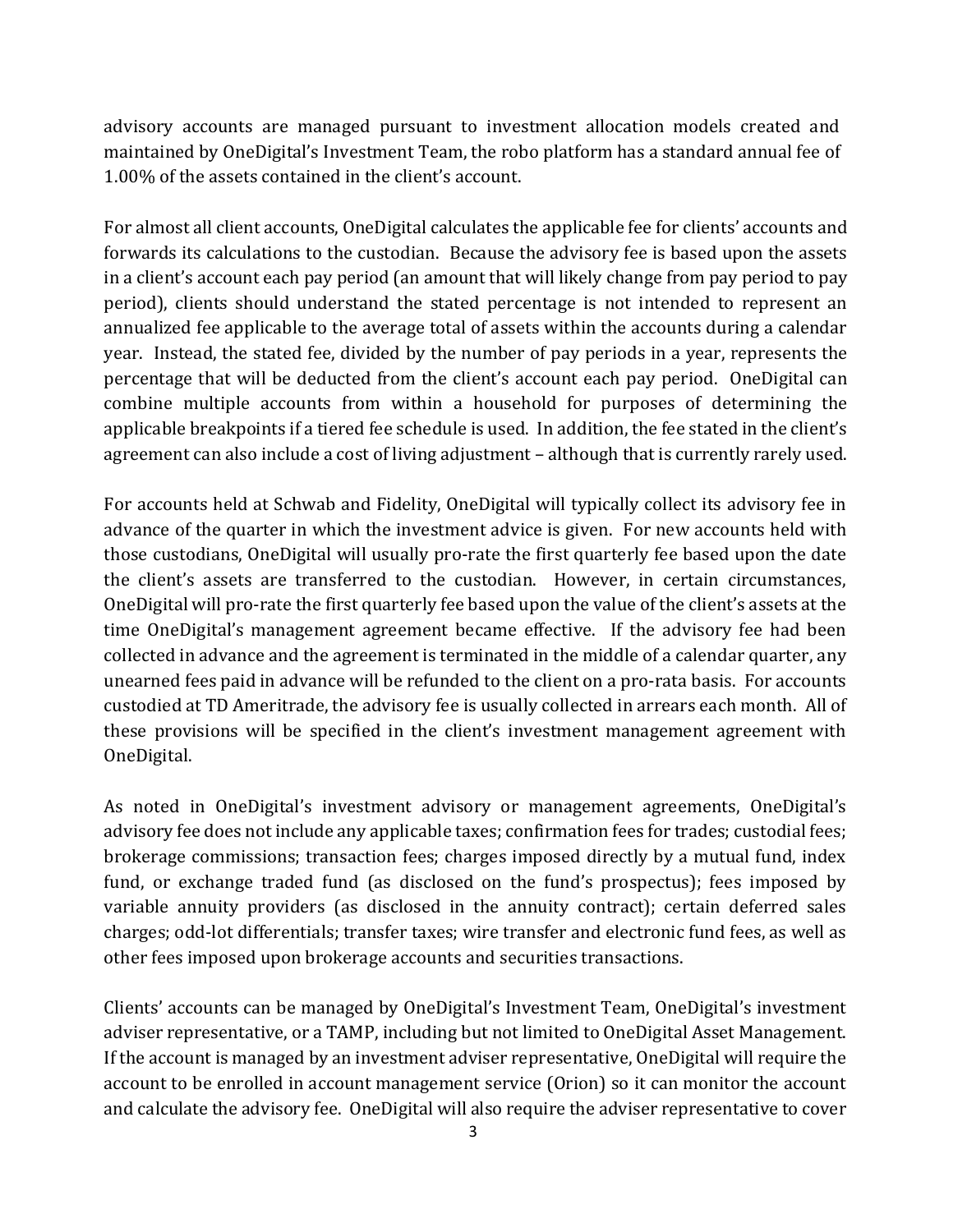the cost of that service. However, the adviser representative can choose to pass along all, or a portion, of that fee to the client. In that event, this additional fee will be designated on the client's investment management agreement. If the account is managed by OneDigital's Investment Team, it will reduce the percentage of the advisory fee paid to the investment adviser representative and use those additional funds to cover the cost of the account management service – with the exception of accounts on OneDigital's "robo" advisory platform, which are charged an annual administrative fee to cover the costs of the account management service.

As noted above, OneDigital is establishing OneDigital Asset Management as a separate registered investment adviser to manage some of its investment models. In those situations, OneDigital Asset Management will act as a sub-adviser for OneDigital. Clients utilizing OneDigital Asset Management's models will not be required to enter into a separate agreement with it or any of the TAMPs it uses to assist it in managing the models. Similarly, clients will not be required to pay an additional management fee to OneDigital Asset Management or any TAMP it uses, as those costs will be included in OneDigital's fee.

If the investment adviser representative utilizes another TAMP to manage all or any part of the client's account, the client may be required to enter into a separate agreement with the TAMP. If the TAMP agreement governs the terms under which the advisory fee will be collected, OneDigital's investment management agreement will only specify the fee it will collect from the TAMP. Specifically, if the TAMP collects a unified fee, it will forward the fee specified on OneDigital's investment management agreement with the client to OneDigital. Alternatively, OneDigital can collect the advisory fee and forward a portion to the TAMP, or the parties can charge separate management fees.

OneDigital or its representatives act as a solicitor for certain TAMPs. In those instances, the TAMP forwards a portion of the advisory fee it collects to the firm and/or its adviser representative as a solicitor's fee. This creates an incentive for OneDigital's investment adviser representatives to recommend clients retain certain TAMPs based on the receipt of the solicitor's fee, which is a conflict of interest. However, if OneDigital or its representative is acting as a solicitor for another investment adviser, OneDigital will not charge an advisory fee and the client will be provided with a solicitor's disclosure statement detailing the arrangement. Conversely, OneDigital utilizes third parties as solicitors and pay them a portion of the advisory fee OneDigital collects as compensation for the referral.

As also noted above, OneDigital acquired the rights to Palm Tree, which is a private fund. In addition to the fee it collects as the fund's investment manager, OneDigital is also entitled to a performance fee of twenty percent (20%) of annual investment gains in the fund. This is the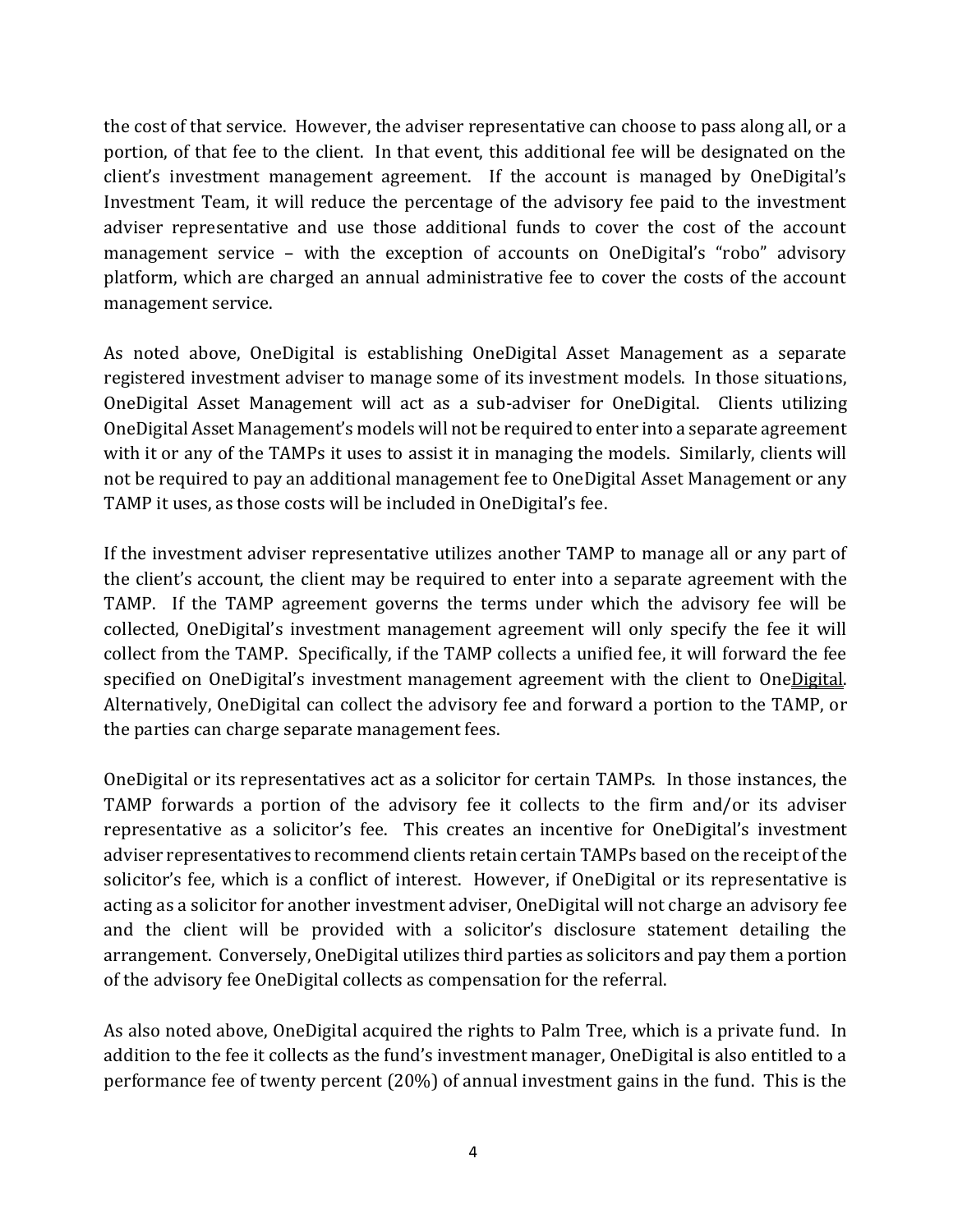only time OneDigital collects a performance fee for its services and participation in Palm Tree is limited to accredited investors. OneDigital does not intend to market participation in Palm Tree to its other, existing accredited clients at this time.

Some of OneDigital's investment adviser representatives are also registered as representatives of Triad Advisors, LLC ("Triad") a securities broker-dealer (member FINRA/SIPC). As a result, these representatives can offer investment products and insurance company annuities for which they would be entitled to a sales commission, which creates a conflict of interest. However, Triad does not take custody of OneDigital's investment advisory accounts and, therefore, neither Triad nor OneDigital's investment adviser representatives collect any of the sales commissions (12b-1 fees or sub-TA fees) offered by mutual fund companies utilized in OneDigital's client accounts. While OneDigital does not receive sales commissions from the products it uses in client accounts, it may utilize products that include sales loads when the investment adviser representative deems the share class to be the most appropriate one for the client's situation. In most cases though, OneDigital's investment adviser representatives utilize "no load" mutual funds or exchange traded funds, which do not offer sales commissions, when available to advisory clients.

In the event one of OneDigital's investment adviser representatives previously earned a commission on a product that is transferred into an account governed by an investment management agreement, OneDigital will – depending on the length of time between the initial sale of the product and its conversion to an advisory account - delay charging an advisory fee as an offset of the compensation it already received. If an investment adviser representative recommends the purchase of an investment product or annuity in an account that is not governed by an investment management agreement, the client should understand: 1) those services are not offered through OneDigital and it is not responsible for these recommendations; 2) those products can be purchased through a broker or agent that is not affiliated with OneDigital; and 3) OneDigital's clients are under no obligation to accept and act upon its investment adviser representatives' recommendations regarding such products.

OneDigital also provides financial planning services. Although related, these services are separate from the firm's investment management services. Depending upon the level of services provided, these services will either be included in the advisory fee or subject to a separate fee, which is usually based upon an hourly rate or flat fee. Either way, those fees will be listed in the client's agreement(s) with OneDigital, which will be responsible for any financial planning services offered by its investment adviser representatives.

#### <span id="page-8-0"></span>**Item 6 – Performance-Based Fees and Side-By-Side Management**

As noted above, OneDigital collects a performance‐based fee of twenty percent (20%) of the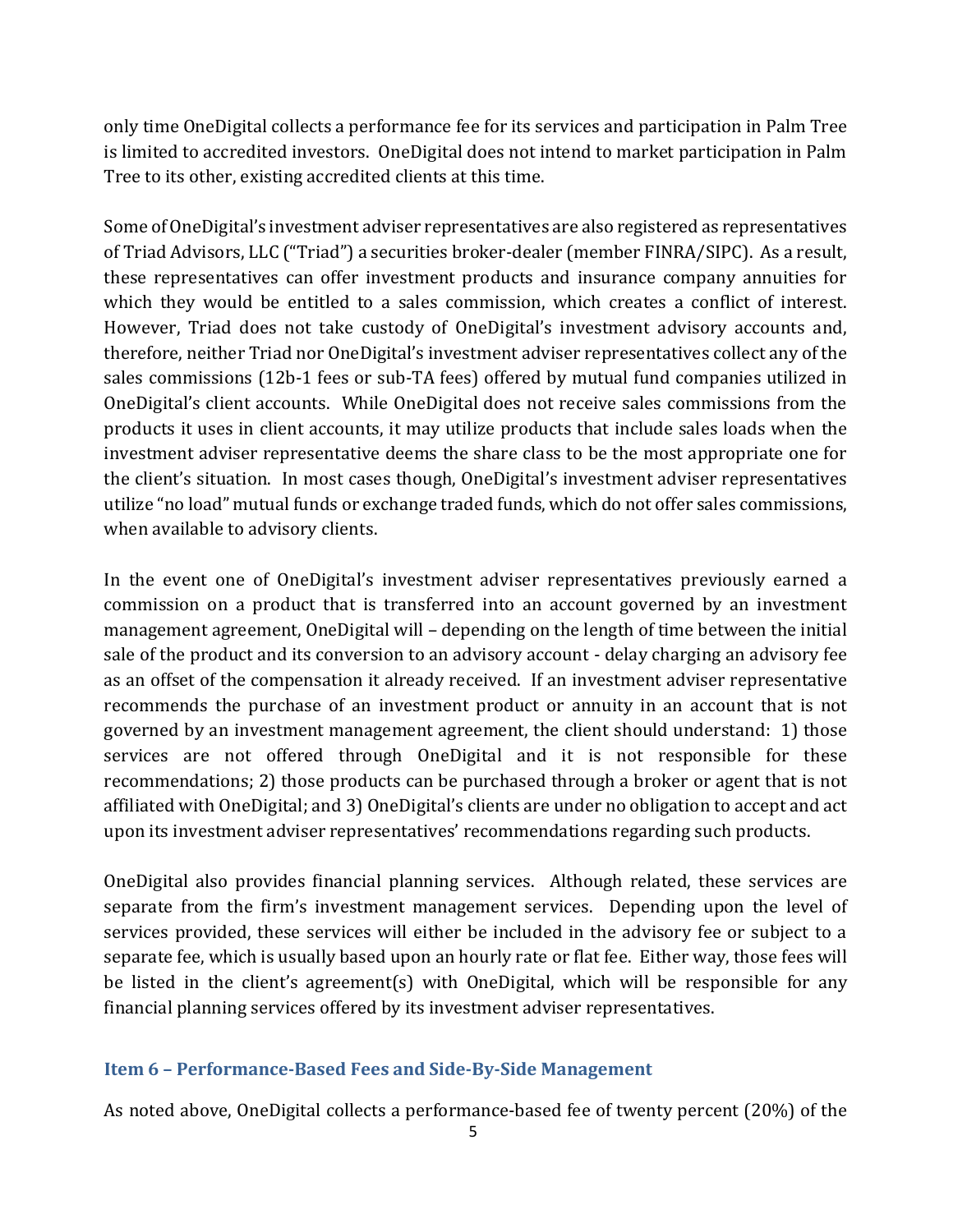capital appreciation in client accounts invested in Palm Tree, which is a private fund compromised solely of accredited investors. Clients invested in Palm Tree should understand OneDigital does not collect this type of performance-based fee in any of its other client accounts, including accounts the Palm Tree investors hold outside of that private fund. Because this performance-based fee could result in additional compensation to it, OneDigital has a financial interest in recommending the fund to its clients. However, OneDigital does not currently intend to recommend that any of its existing clients invest in Palm Tree and those that currently do should recognize they have the right to pull their funds out of Palm Tree and invest them through OneDigital's standard investment services, which do not include a performance fee, or through another investment adviser.

#### <span id="page-9-0"></span>**Item 7 – Types of Clients**

OneDigital offers portfolio management and advisory services to individuals, trusts, estates, endowments, foundations, charitable organizations, retirement plans, and business entities.

OneDigital has established a "robo" advisory platform in partnership with Schwab to provide online account opening services and standardized investment allocation models. This platform offers fewer benefits to clients than OneDigital's traditional platform. Specifically, clients are not permitted to impose restrictions on OneDigital's management of their investments and the services do not include face-to-face meetings with one of OneDigital's investment adviser representatives. For this reason, the robo platform is generally intended for accounts under \$250,000, but accounts must initially contain at least \$5,000 to be eligible. However, there is no requirement that investment adviser representatives utilize the robo platform for any particular client. In fact, those clients that want to impose restrictions on OneDigital's ability to manage the investments in their account – no matter how small their accounts may be - are illegible to participate in the robo platform.

#### <span id="page-9-1"></span>**Item 8 – Methods of Analysis, Investment Strategies and Risk of Loss**

OneDigital's investment advisers typically utilize risk questionnaires to determine clients' level of risk tolerance. For clients utilizing OneDigital's traditional platform, the results of the risk questionnaire can be supplemented with discussions with the client to determine the appropriate investment allocation strategy. By contrast, clients utilizing OneDigital's "robo" advisory platform will automatically be placed in the investment allocation model that corresponds to the results of their online risk questionnaire.

OneDigital's investment adviser representatives will attempt to meet (or communicate via phone or video) with clients on OneDigital's traditional platform at least annually to determine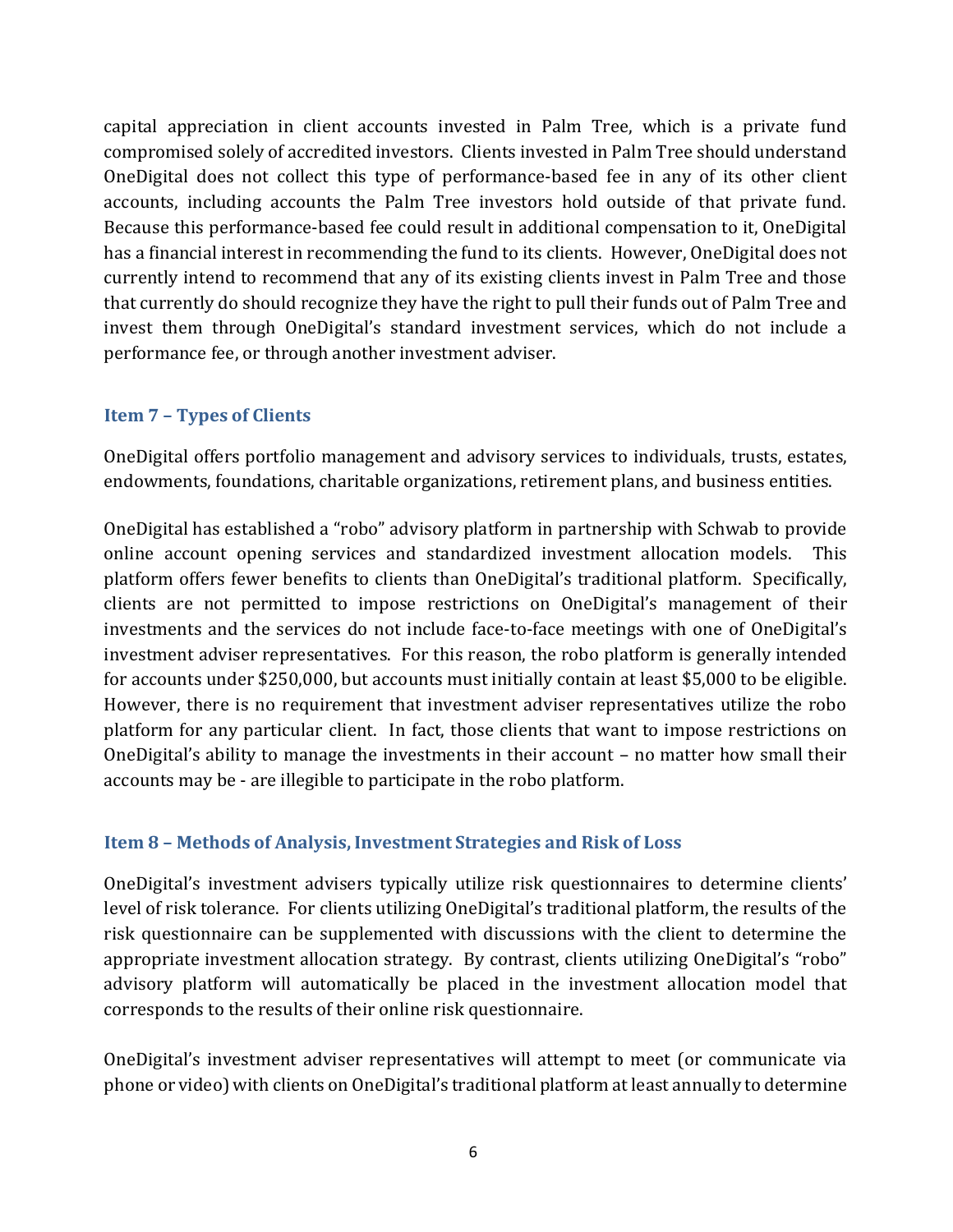whether there have been any significant changes in their financial condition. If at any time the investment adviser representative believes there has also been a significant change in the client's risk tolerance, the client can be asked to complete a new risk questionnaire. By contrast, OneDigital's investment adviser representatives will generally not meet or communicate with clients on OneDigital's "robo" advisory platform after their account is established. Instead, OneDigital will email clients annually to ask if there have been any significant changes in their financial condition or risk tolerance.

The investment strategy utilized by OneDigital's Portfolio Management Team and most of its investment adviser representatives is consistent with the tenets of Modern Portfolio Theory and is intended to reduce risk and volatility by building globally diversified portfolios. To implement this strategy, OneDigital traditionally recommended the use of no-load mutual funds, exchange traded funds (ETF's), government securities, individual stocks and bonds, and other types of securities. However, OneDigital will begin to utilize investment models managed through OneDigital Asset Management in coordination with outside TAMPs. In addition, some of OneDigital's investment adviser representatives utilize other TAMPs to manage all or certain market segments to build a diversified portfolio.

OneDigital's Investment Team manages client accounts through a series of investment allocation models. These models range from Aggressive to Conservative based upon the allocation between equities and debt securities. For example, the Aggressive Model is benchmarked against an index in which 80% of the assets are invested in equities and 20% are invested in debt securities. However, that does not mean clients invested in OneDigital's Aggressive Model will always be maintained in an 80-20 ratio. Instead, OneDigital's Investment Team will adjust those ratios based upon their interpretation of current market conditions. In addition, OneDigital's Investment Team can adjust the models to respond to restrictions imposed by individual clients, such as requests not to sell certain investments already contained in the client's portfolio. With the new investment models being managed through OneDigital Asset Management, OneDigital can further diversify and customize clients' accounts through the use of core, tactical, tax efficient, and ESG variations of each selected risk profile.

Many of OneDigital's client accounts also include directly held stocks. For example, OneDigital will typically leave highly appreciated legacy holdings in a client's account to avoid triggering capital gains taxes. In addition, OneDigital frequently buys and sells directly held stocks in its clients' accounts.

For clients utilizing OneDigital's "robo" advisory platform, OneDigital's Portfolio Management Team will develop and maintain a series of investment allocation models that are similar (but not necessarily the same) as those used for clients on OneDigital's traditional platforms.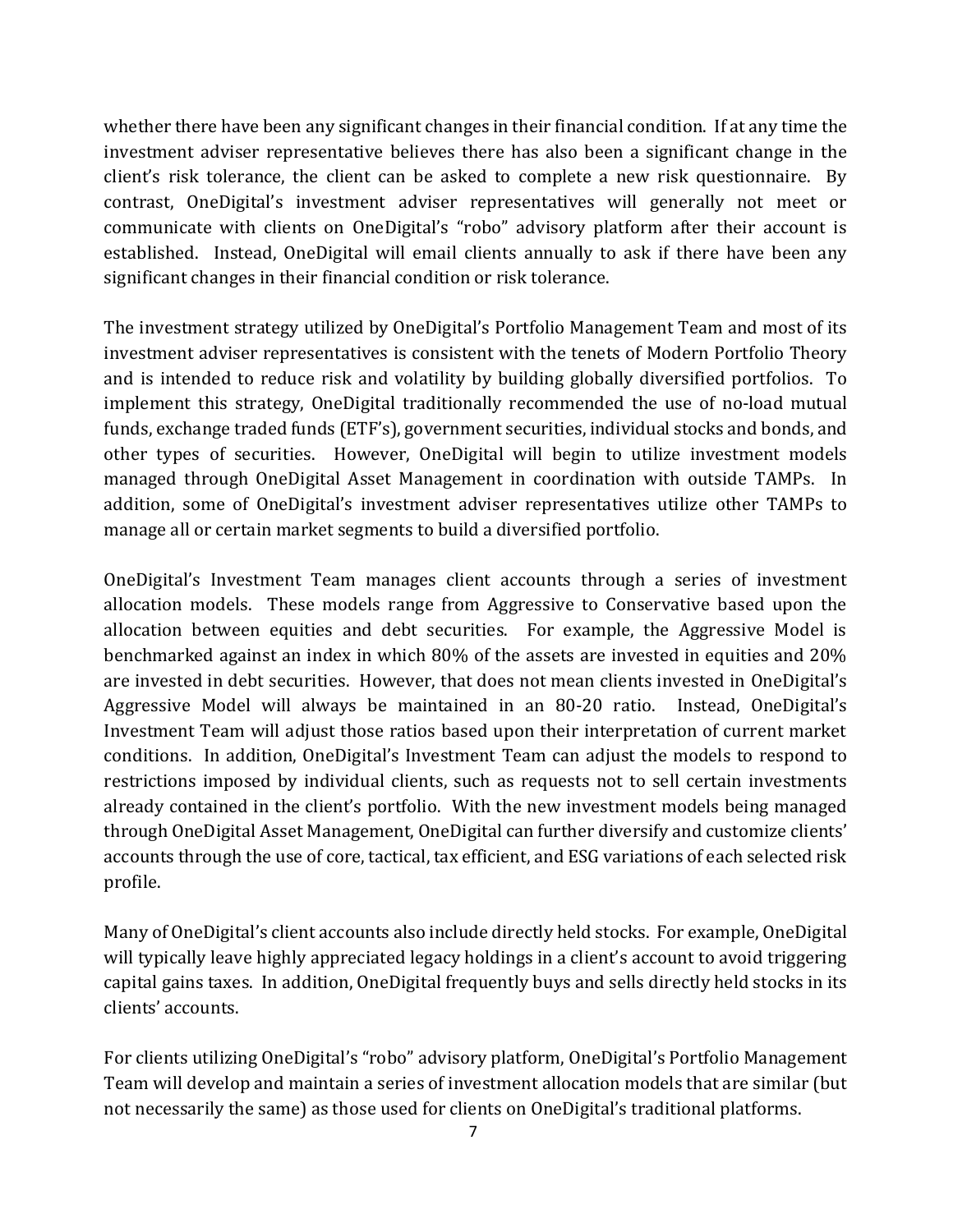Several of OneDigital's investment adviser representatives utilize alternative investment strategies. This includes a deep value commodities strategy, which seeks to generate higher returns by investing in certain commodities (gold, silver, coal, etc.) that have low price to equity ratios ("PE ratios"). Clients whose accounts utilize these strategies need to understand their allocations are not consistent with the tenets of Modern Portfolio Theory in that their investments are not diversified over a broad spectrum of industries and it is very difficult to accurately predict the direction of market prices – especially in the short term. As a result, while these strategies could result in greater investment gains or offset market downturns, there is no guarantee they will work as planned and these strategies are inherently riskier than a strategy that is consistent with the tenets of Modern Portfolio Theory.

As noted, OneDigital recently acquired the rights to Palm Tree, a private fund that has been in operation for several years. Palm Tree's assets had previously been managed by HMCM in coordination with outside TAMPs. OneDigital is in the process of evaluating the best method for managing the fund's assets going forward, which will likely include the continued use of outside TAMPs.

#### <span id="page-11-0"></span>**Item 9 – Disciplinary Information**

OneDigital and its "management persons" are required to disclose all material facts regarding any legal or disciplinary events that would be material to the evaluation of the firm or the integrity of its management, such as criminal convictions or violations of securities laws. (A "management person" is generally defined as any of the firm's principal executive officers and members of the firm's investment committee.) Neither OneDigital nor any of its executive officers and investment committee members are currently subject to, or have ever been subject to, any material events resulting from legal or disciplinary action. The investment adviser representatives working on a client's account are also required to disclose any such events in their biographies, which are provided to clients in a separate document (ADV Part 2B).

#### <span id="page-11-1"></span>**Item 10 – Other Financial Industry Activities and Affiliations**

OneDigital employs some of its investment adviser representatives, while others are employed by, or acting as independent contractors for, independent financial services firms that operate under their own brand name. Because those independent financial services firms are not licensed investment advisers, their employees and independent contractors register through OneDigital to provide their investment advisory services. However, regardless as to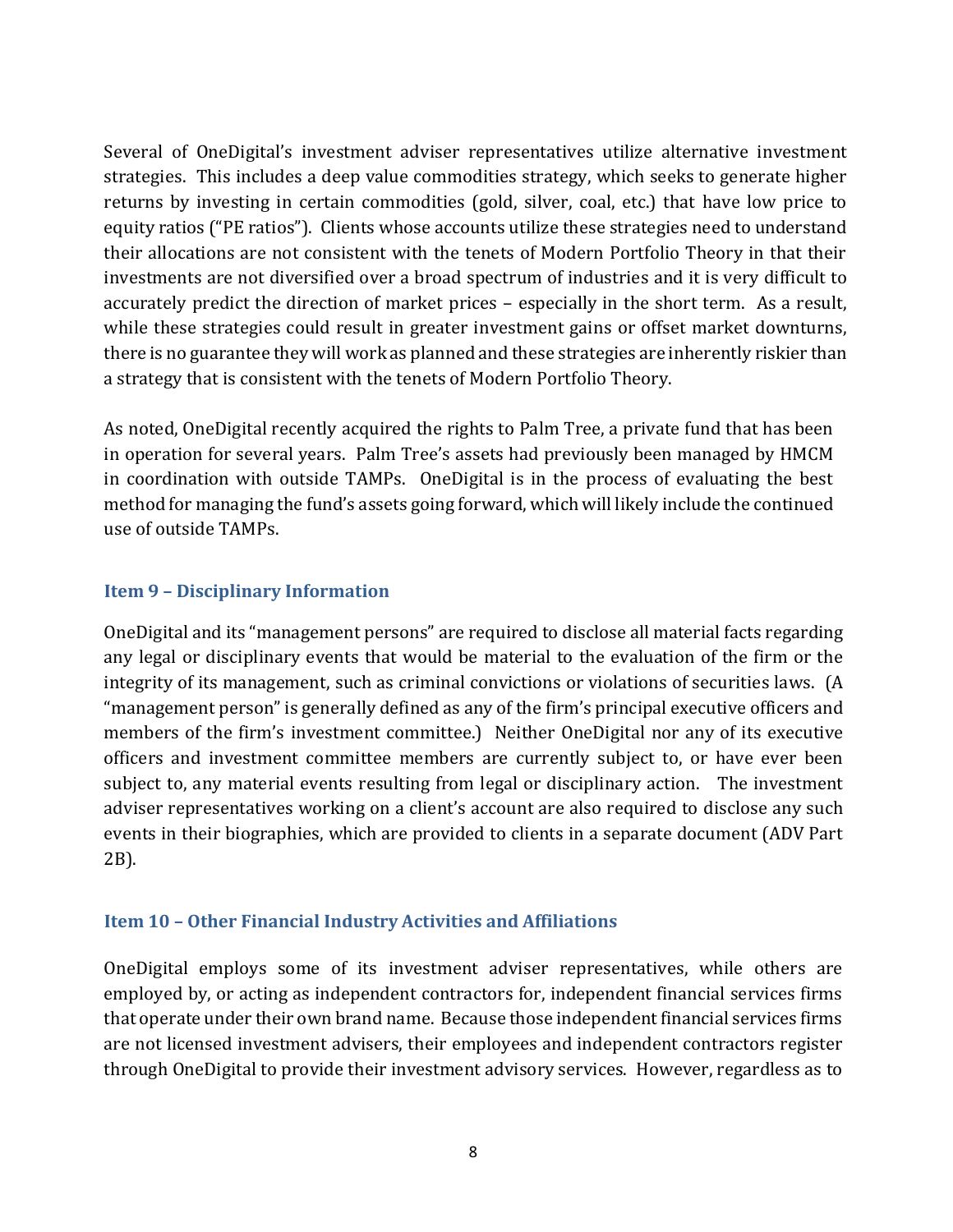whether they are acting as employees or independent contractors, OneDigital is statutorily responsible for supervising the investment advisory activities of its investment adviser representatives and is directly liable to its clients for the advice they provide.

Some of OneDigital's investment adviser representatives are registered representatives of Triad and, in that capacity, can recommend securities for individuals or entities who are also clients of OneDigital. In that event, Triad will typically pay these individuals a portion of the brokerage commissions received for products they sell, which creates a conflict of interest. However, OneDigital's investment adviser representatives are not permitted to collect commissions on investment products purchased within the client's investment advisory account. In addition, clients are free to choose not to implement the representative's recommendation or to purchase these products from another registered representative or broker-dealer.

<span id="page-12-0"></span>OneDigital is now also licensed as an insurance agency and some of its investment adviser representatives are licensed insurance agents. In that capacity, those investment adviser representatives could recommend insurance transactions, such as fixed, variable, or group annuities, for individuals or entities who are also clients of OneDigital. The recommendation by OneDigital's investment adviser representatives regarding the purchase of a securities and/or insurance commission product presents a conflict of interest, as the receipt of commissions will provide an incentive to recommend investment products based on commissions received. No client is under any obligation to purchase any commission products from OneDigital's investment adviser representatives. Clients are reminded that they can purchase insurance products recommended by one of OneDigital's investment adviser representatives through other, non-affiliated broker dealers or insurance agents.

OneDigital has relationships with entities that have agreed to provide referrals of potential clients for compensation, which creates a conflict of interest. This includes employees of OneDigital's parent company, Digital Insurance, LLC, who may already provide employee benefits, insurance, and/or human resources counseling services to the plan sponsors they refer to OneDigital. Before OneDigital will pay a referral fee to any such entity or individual, it will enter into a solicitor's agreement and require the solicitor to provide each prospective client with a solicitor's disclosure form, which details the arrangement, including the fee the solicitor will receive.

OneDigital's parent company has entered into a contract with Synergi Partners to offer its employer clients with assistance in obtaining Employee Retention Credits under the federal CARES Act. OneDigital's parent and its employees receive a portion of the fees paid by clients referred to Synergi Partners for those services. As a result, even though these services do not involve the provision of investment advice, OneDigital and its employees have a financial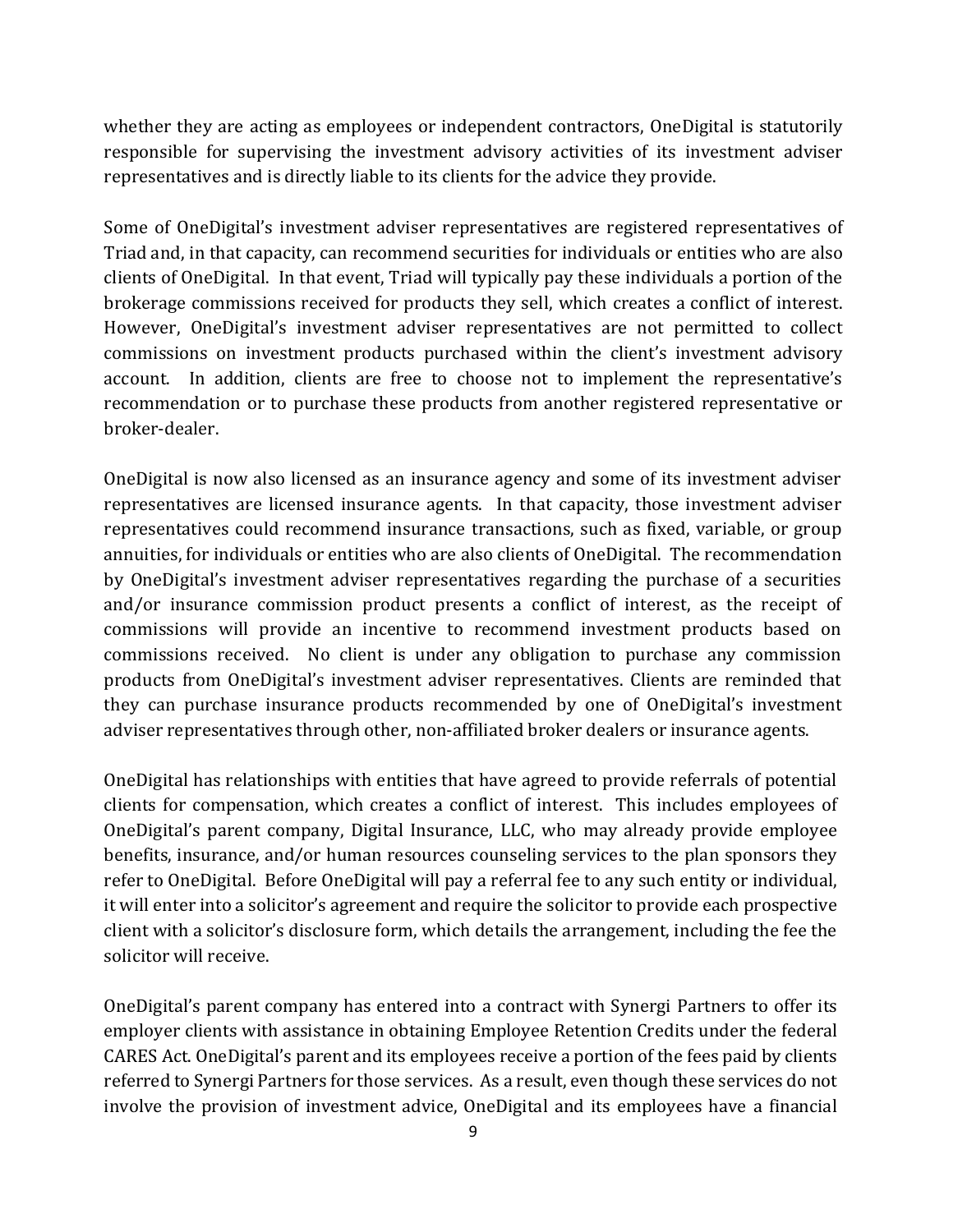incentive to recommend those services to their clients, and those clients are reminded they have the right to decline those services or obtain them from other companies.

#### **Item 11 – Code of Ethics**

#### **Code of Ethics**

In compliance with Rule 204A-1 of the Investment Advisors Act, OneDigital has adopted a Code of Ethics expressing the firm's commitment to ethical conduct. The Code of Ethics describes the firm's fiduciary duties and responsibilities to clients by requiring compliance with applicable securities laws, including those that protect the confidentiality of client information, require the reporting of personal securities transactions, and prohibit trading on insider information. Each of OneDigital's "access persons" is required to acknowledge receipt of the firm's Code of Ethics within ten (10) business days of joining the firm. In addition, each access person is required to annually acknowledge that their continued employment is contingent upon their compliance with its terms. OneDigital will provide a complete copy of its Code of Ethics to any client upon request.

#### **Trading Conflicts of Interest**

OneDigital's access persons are permitted to buy or sell securities for their personal accounts that are identical to transactions recommended to clients. However, in order to address potential conflicts of interest, OneDigital prohibits its access persons from trading a security in their personal accounts, if they reasonably believe the security will be purchased or sold in a client's account, until the completion of all anticipated trading in that security for client accounts has occurred for that day. This prohibition only extends to transactions initiated by the access person, though, and does not apply to block trades or in accounts managed pursuant to the investment allocation models maintained by OneDigital's Portfolio Management Team (in which case transactions in the access person's account are conducted on the same basis as other accounts) or accounts managed by a turnkey asset management program.

For this reason, OneDigital requires its access persons to disclose their holdings of "reportable securities" annually and transactions in such securities each quarter. ("Reportable securities" do not include shares of mutual funds or government-issued securities.) Those reports are then reviewed by OneDigital's Compliance Department to ensure its access persons are not engaging in "front-running" or other prohibited acts which put their interests ahead of those of its clients. OneDigital also requires its access persons to obtain prior approval from its Chief Compliance Officer before investing in any limited investment opportunities (i.e., initial public offerings or shares in a thinly traded security) so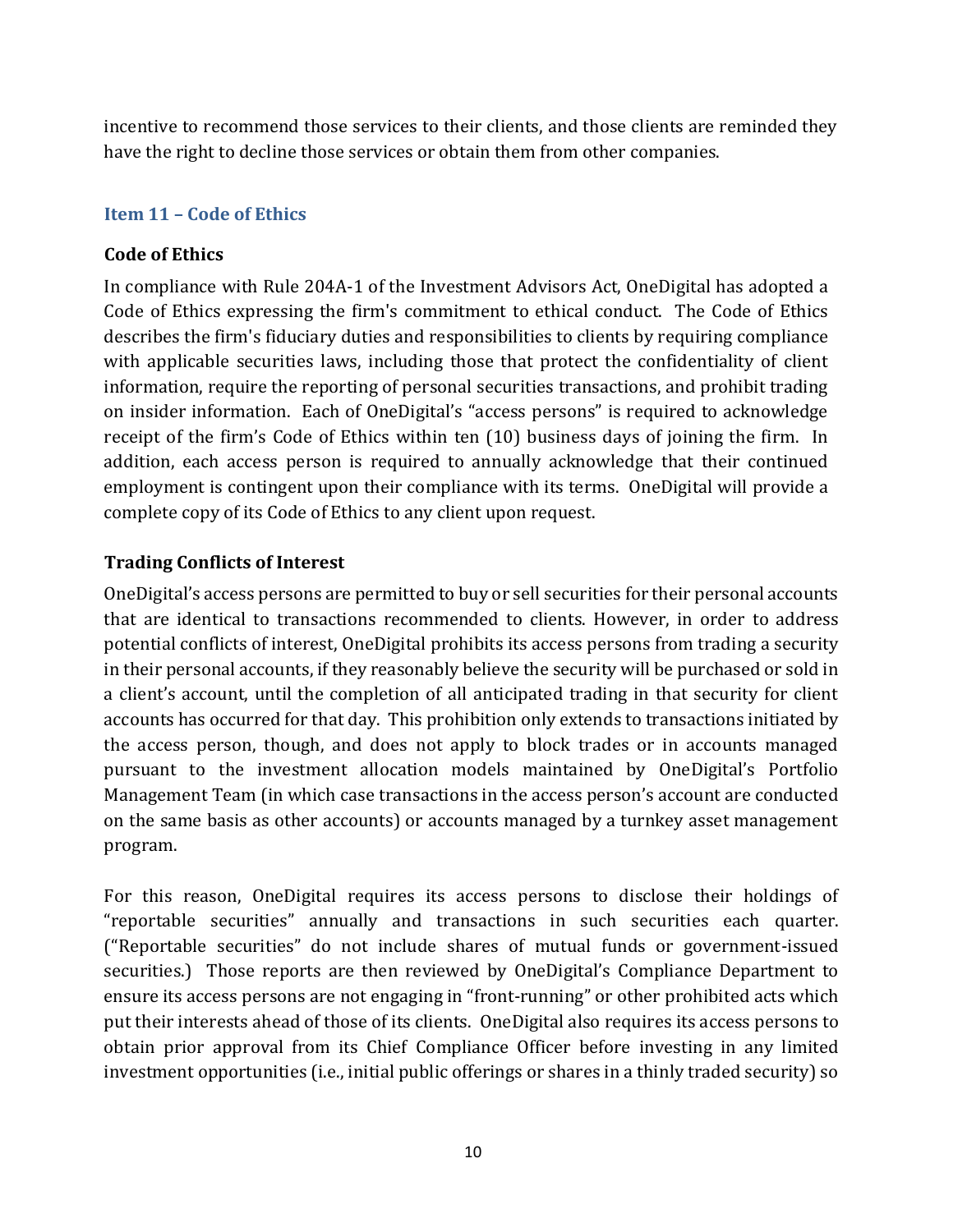they do not appropriate a trading opportunity that should rightfully belong to OneDigital's clients. Finally, before an access person can invest in a publicly held company that is a retirement plan client of OneDigital, the access person must confirm that any trading decision is not based upon nonpublic, insider information.

#### <span id="page-14-0"></span>**Item 12 – Brokerage Practices**

OneDigital does not maintain physical custody of any client accounts or any assets within them. Instead, clients are required to deposit assets at a broker-dealer, investment company, or another financial institution that meets the definition of a "qualified custodian" under Rule  $206(4)$ - $2(c)(3)$  of the Investment Advisors Act. As a result, clients are required to complete all documentation required by the applicable custodian for each account, including the appropriate new account documentation, if necessary. While OneDigital does not open custodial accounts for its clients, it assists them in doing so.

In the event a broker-dealer is selected as the custodian of the client's account, OneDigital will process all trades in the account through that custodian. While clients generally designate the custodian of their accounts on the investment advisory or management agreement, OneDigital seeks to limit the custodians which hold its individual client's assets due to the complexity associated with managing accounts on multiple custodial platforms. At this time, Schwab, TD Ameritrade, and Fidelity ("Custodial Partners") serve as custodians of its individual clients' investment management accounts – unless the accounts are managed by TAMP, in which case it usually requires the funds to be held with a particular custodian. OneDigital recommends the Custodial Partners to its clients based upon the quality and types of services they offer, the ability to link client accounts held at the Custodial Partners to OneDigital's client management system (Orion), their overall capability, execution quality, competitiveness of transaction costs, the investment research they make available to OneDigital and its clients, and their reputation and financial stability, among other things.

By contrast, foundation and endowment accounts often have an established relationship with a custodian that is not one of the Custodial Partners. In that event, OneDigital is often unable to link those accounts directly into Orion. While this creates difficulties for OneDigital in monitoring those accounts, it is reluctant to require them to move their accounts to a Custodial Partners due to the hardship it would create for the foundation or endowment. In those cases, OneDigital establishes alternate means of monitoring these accounts.

Because some employees of OneDigital are registered as representatives of Triad, it has a duty to oversee certain aspects of our investment advisory activities. OneDigital pays Triad an oversight fee for certain types of investment advisory accounts. However, Triad will waive the oversight fee for any of OneDigital's investment advisory services custodied at National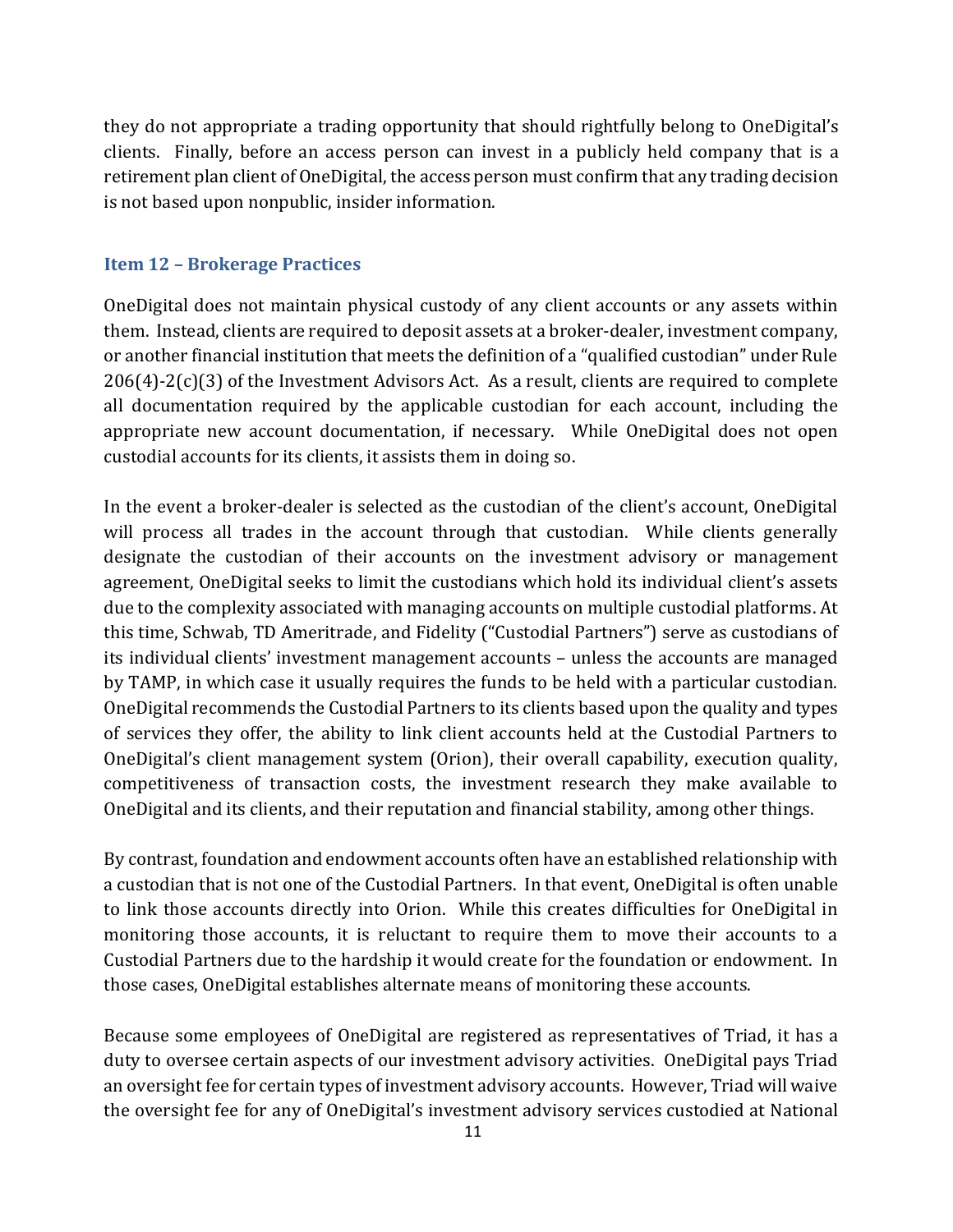Financial Services ("NFS"), with whom it has an arrangement. This would create a conflict of interest by providing a financial incentive for OneDigital to custody client accounts at NFS. However, OneDigital has generally not utilized NFS as custodian for its client accounts. Instead, almost all of OneDigital's client accounts are custodied with one of the Custodial Partners.

Clients should understand the Custodial Partners provide products and services to OneDigital, including the following:

Services that Benefit Clients. The Custodial Partners' brokerage services include access to a broad range of investment products, execution of securities transactions, and custody of client assets. The investment products offered through the Custodial Partners could include some to which clients might not otherwise have access or that would require a significantly higher minimum initial investment. In addition, when independent firms affiliate with OneDigital and recommend their clients transfer their accounts to a Custodial Partner, that Custodial Partner will often offer transition assistance to OneDigital which is typically used, in part, to cover the account termination fees charged by the clients' incumbent custodian. In addition, the Custodial Partners provide free trading during the transition period so clients do not incur trading costs in establishing their accounts. The Custodial Partners also occasionally provide free trading days to enable OneDigital to make adjustments to its investment allocation models, which saves clients' money.

Services that Do Not Directly Benefit Clients. The Custodial Partners also make available other products and services that benefit OneDigital but do not generally benefit clients' accounts directly. These products and services that assist OneDigital in managing and administering its client accounts, such as investment research, which OneDigital can use to service all or some substantial number of its client accounts, including accounts not maintained at the Custodial Partner who is providing the research. In addition to investment research, the Custodial Partners also make available software and other technology that:

- provide access to client account data (such as duplicate trade confirmations and account statements);
- facilitate trade execution and allocate aggregated trade orders for multiple client accounts;
- provide pricing and other market data;
- facilitate payment of our fees from our clients' accounts; and
- assist with back-office functions, recordkeeping and client reporting.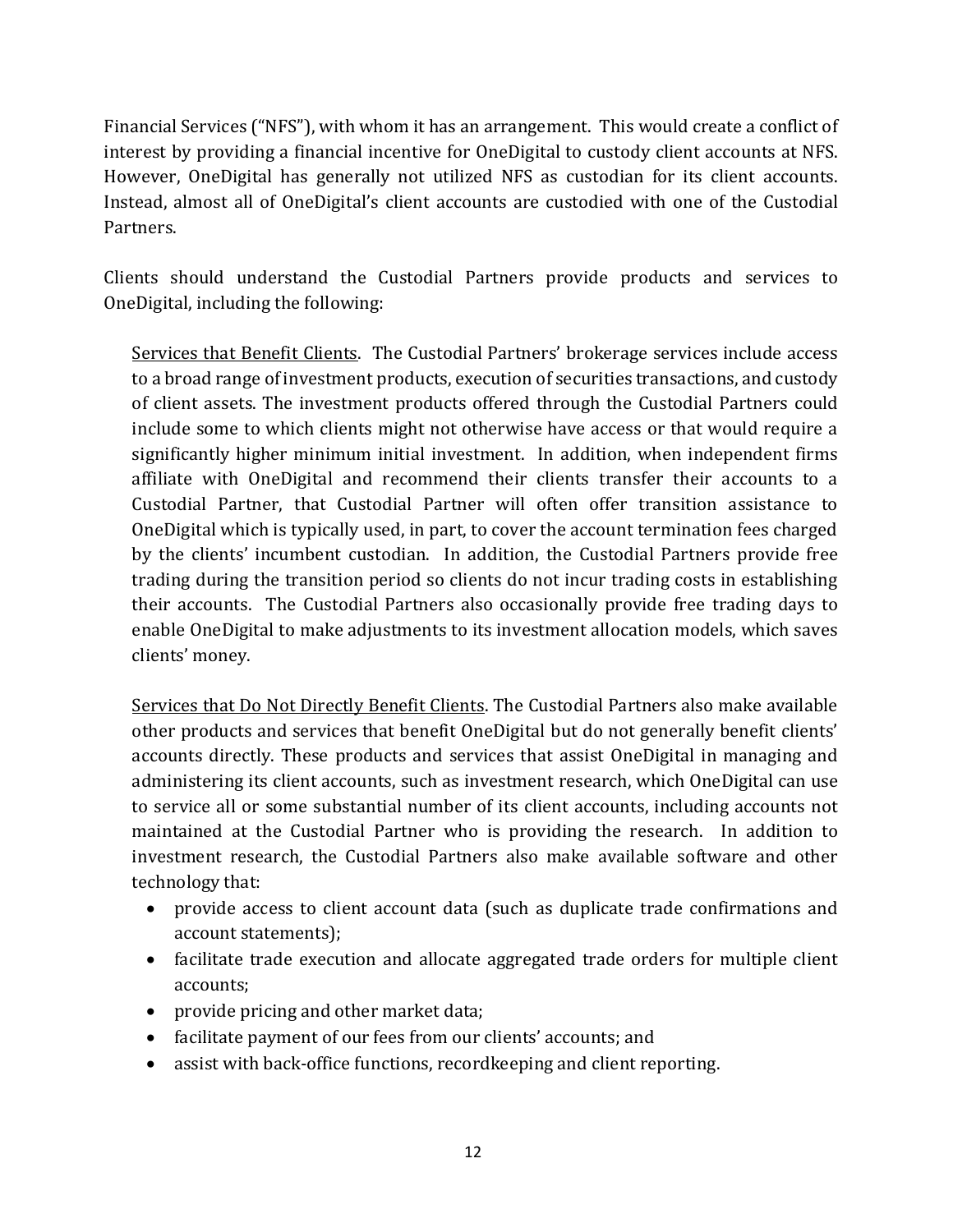Services that Generally Benefit Only OneDigital. The Custodial Partners also offer other services intended to help OneDigital manage and further develop its business enterprise. These services include:

- travel expenses for OneDigital's investment adviser representatives and/or staff to attend educational conferences and events or to serve as members of the Custodial Partner's advisory committee;
- sponsorship of OneDigital's conferences and client marketing events;
- technology, compliance, legal, and business consulting;
- publications and conferences on practice management and business succession; and
- access to employee benefits providers, human capital consultants and insurance providers.

Custodial Partners can provide some of these services themselves. In other cases, they will arrange for third-party vendors to provide the services to OneDigital. These Custodial Partners also provide OneDigital's staff and investment adviser representatives with other benefits such as occasional meals or business entertainment.

OneDigital's receipt of these benefits creates a conflict of interest because they relieve the firm from paying for these items or producing them itself. As result, the receipt of these benefits makes it more likely OneDigital will recommend these companies as the custodian for its clients' accounts. However, OneDigital believes its recommendation of these companies to serve as the custodians and brokers on its clients' accounts is in the best interests of its clients, based upon the scope, quality, and price of their services that benefit them, as opposed to the services that only benefit it.

#### <span id="page-16-0"></span>**Item 13 – Review of Accounts**

OneDigital's Investment Team and its investment adviser representatives monitor market conditions on a daily basis. In addition, OneDigital's Investment Committee meets periodically to discuss potential changes to its investment strategies based upon changes to world, economic, and market conditions.

As part of the initial negotiation of a client's management agreement, the investment adviser representative and the client will discuss how frequently the parties will meet to conduct a formal investment review the accounts. Those meetings generally take place on an annual, semi-annual or quarterly basis, depending upon the size of the account and the client's time commitment to participate in such reviews. Additional client reviews can be triggered by a specific client request or by a change in market or economic conditions. However, as noted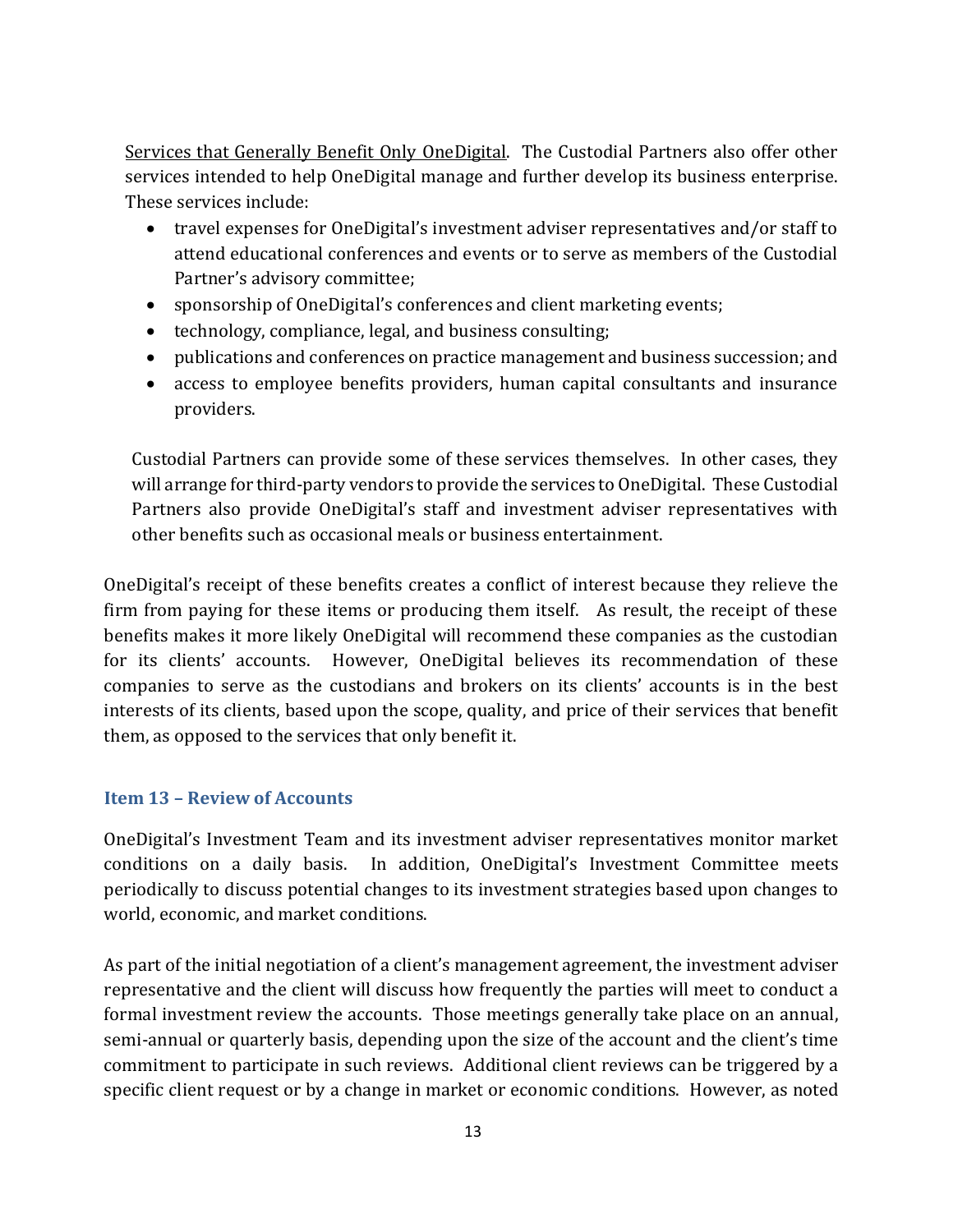above, OneDigital's investment adviser representatives generally do not meet with clients participating in OneDigital's "robo" advisory platform. While the investment adviser representatives will periodically review the performance of their clients' investments, clients are advised that it remains their responsibility to notify their adviser of any changes in their investment factors, including their investment objectives, financial situation, or family and work situations.

#### <span id="page-17-0"></span>**Item 14 – Client Referrals and Other Compensation**

As noted in Item 12, above, OneDigital receives economic benefits from the custodians of its customers' accounts in the form of the support, products, and services. However, these offers of products and services are not based on the willingness of OneDigital or its investment adviser representatives to provide any particular investment advice to their clients, such as recommendations to purchase any particular securities products.

OneDigital and its investment adviser representatives receive direct or indirect compensation from other third parties, such as companies that offer investment products. This compensation includes payments for OneDigital's investment adviser representatives and/or other associated persons to attend educational and marketing seminars, gifts valued at less than \$100 annually, an occasional meal, or ticket to a sporting event. In addition, OneDigital maintains a Strategic Partners Program, pursuant to which certain investment product and service providers provide funds that are used to sponsor educational seminars and/or client marketing events conducted by OneDigital. While this creates a conflict of interest, the program does not require OneDigital to favor the Strategic Partners over firms that do not participate in the program when recommending or selecting any products or services. In addition, OneDigital maintains records of all such payments, and those records are available for inspection at a client's request.

As referenced above, OneDigital sometimes pays individuals or entities to refer clients to it. This includes referrals from employees of OneDigital's parent company, Digital Insurance, LLC and its other subsidiaries. However, these solicitor agreements are structured to comply with applicable securities laws, which include the existence of a formal contract between OneDigital and the solicitor. Pursuant to that contract, the solicitor is required to provide each potential client with a disclosure statement that describes the specific relationship between OneDigital and the solicitor – including the compensation that will be paid to the solicitor prior to or at the time the client enters into an investment advisory or management agreement.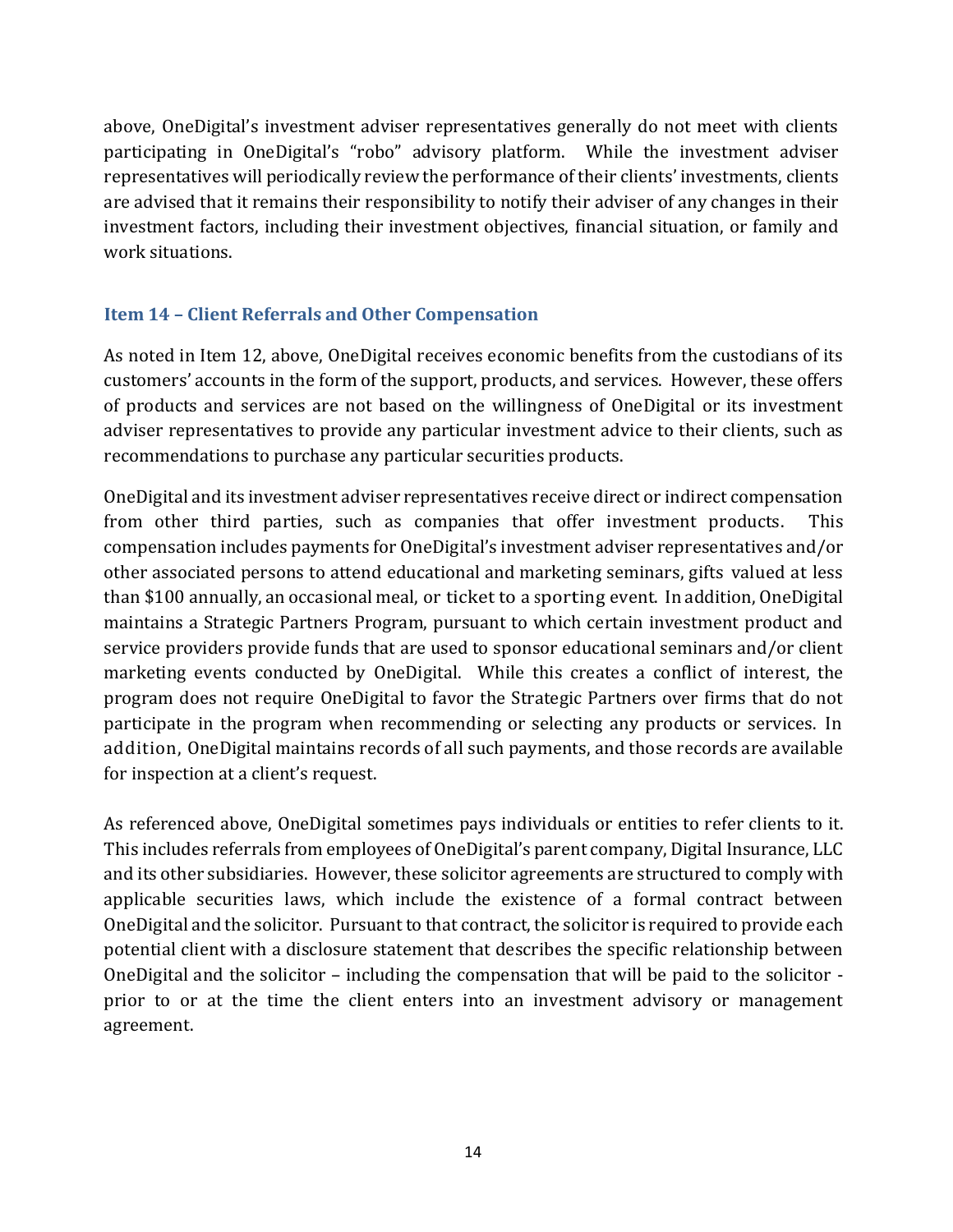OneDigital's investment adviser representatives are compensated based on a percentage of the investment advisory fees they generate. Investment adviser representatives who are merely affiliated with OneDigital as independent contractors receive a higher percentage than those who are employed by OneDigital, given that OneDigital purchased the employed representatives' accounts and will provide them with an array of employee benefits. In addition to the initial payment for the purchase of their accounts, some employed investment advisers also are eligible to receive an "earnout" payment – which can be substantial - if their fees increase over a set period of time (generally three years). While those earnout payments are intended to encourage employed investment adviser representatives to add new clients, existing clients should understand it also creates an incentive for the employed representatives to offer new services or increase their fees.

#### <span id="page-18-0"></span>**Item 15 – Custody**

OneDigital requires clients to designate an unaffiliated "qualified custodian" to hold the assets in their accounts. Although OneDigital does not hold these assets, it is deemed by statute to have a form of custody if it calculates the applicable advisory fee and has authority to instruct the custodian to deduct the fee from the client's account and remit it to OneDigital – as OneDigital does with accounts custodied with the Custodial Partners.

OneDigital's investment management agreement also includes a limited power of attorney to permit us to make securities trades and other transactions on our clients' behalf. However, that limited power of attorney will not give OneDigital the authority to transfer funds out of the client's account. Similarly, the agreements clients sign with the Custodial Partners grant OneDigital the authority to undertake certain actions in their accounts on a discretionary basis. However, the authority granted in those agreements does not provide OneDigital with the ability to transfer funds out of the client's account to a third party without the client's prior permission.

Clients will receive account statements directly from the account's custodian not less frequently than each calendar quarter, which will detail all activity and list any fee deductions noted above. These reports will be sent to the email or postal mailing address provided by the client, and they should carefully review those account statements to ensure they accurately reflect the assets that should be in the account.

Employees of HMCM, a recent affiliate of OneDigital, provide "family offices services" that include bill paying services. Because this service necessarily requires those employees to transfer funds out of the clients' accounts, they are deemed to have custody of the clients' funds. HMCM has acknowledged its custody of client assets and has obtained annual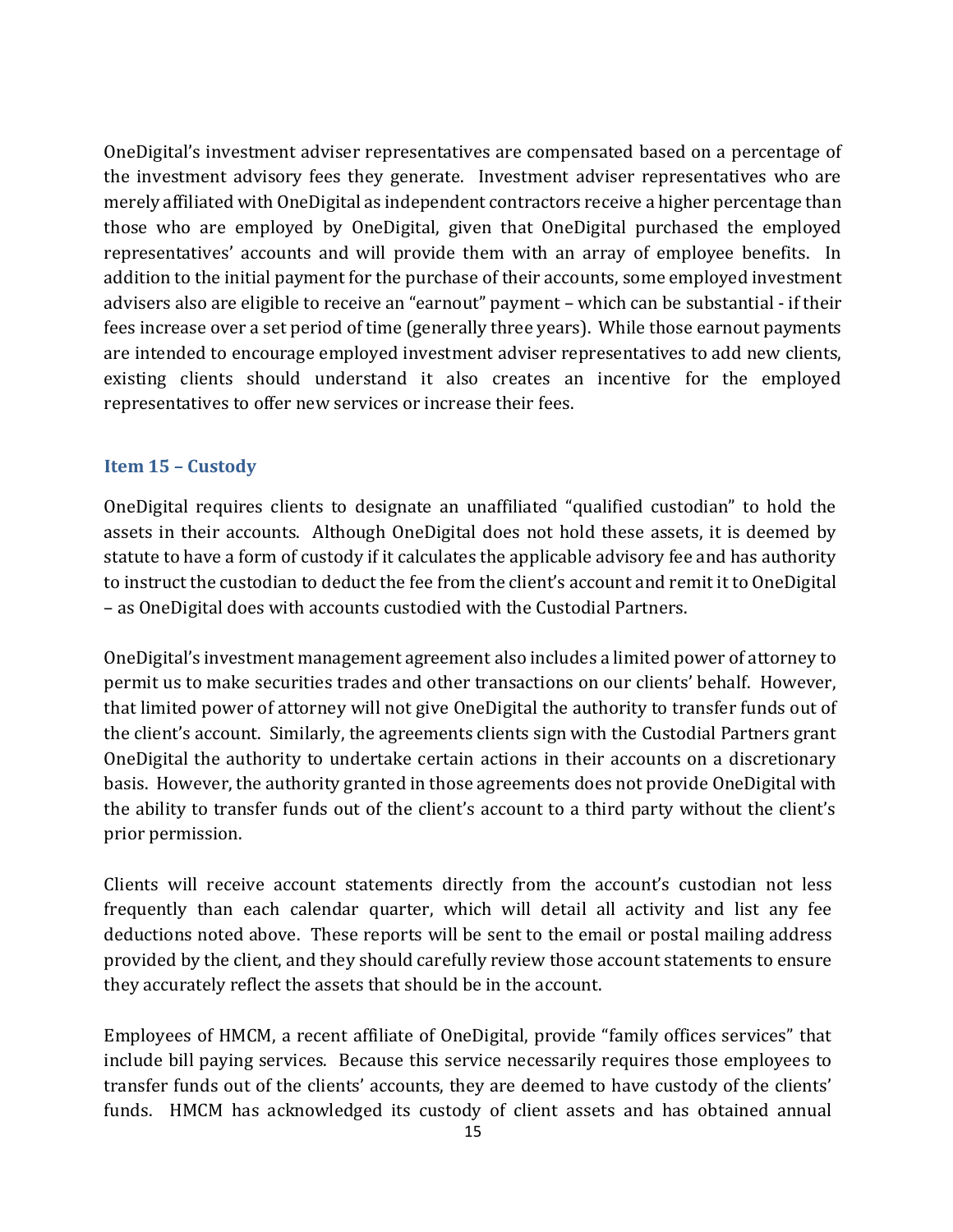independent audits to review those activities in the past in compliance with applicable regulations. It is likely that OneDigital will acquire other firms who provide these types of services. However, OneDigital is in the process of contracting with a vendor(s) to outsource these services. The resolution of that process will determine whether OneDigital will assume custody of client accounts and, if it does, it will obtain an annual independent audit.

#### <span id="page-19-0"></span>**Item 16 – Investment Discretion**

For most client accounts, OneDigital has discretionary authority to manage the investments within the account. The investment management agreement provided to the client will include a limited power of attorney that outlines the specific authority OneDigital will have to initiate investment transactions in the client's accounts.

Specifically, OneDigital will have the authority to:

- i. buy, sell, and trade securities (stocks, bonds, options, etc.);
- ii. place, withdraw, or change transaction orders or instructions with the account's custodian;
- iii. instruct the custodian as to which cost basis formula to apply to each account; and
- iv. enter into securities repurchase and securities reverse repurchase transactions.

However, OneDigital manages each client's account consistent with the client's investment objectives, which are established at the opening of the account but are subject to change at any time at the client's direction. In addition, clients can designate specific restrictions on the investments to be held in their accounts on the account management agreement and are reminded each calendar quarter to notify OneDigital of any changes they want to make to those restrictions.

#### <span id="page-19-1"></span>**Item 17 – Voting Client Securities**

OneDigital will not accept authority vote on securities held in client accounts (i.e., proxy requests). In addition, it generally does not take any action or render advice with respect to the voting of proxies, unless it believes the advice is appropriate and necessary.

#### **Item 18 – Financial Information**

Registered investment advisors are required in some cases to provide certain financial information and or disclosures about financial condition. For example, if OneDigital required clients to prepay advisory fees six months or more in advance, had a financial condition that was reasonably likely to impair its ability to meet its contractual